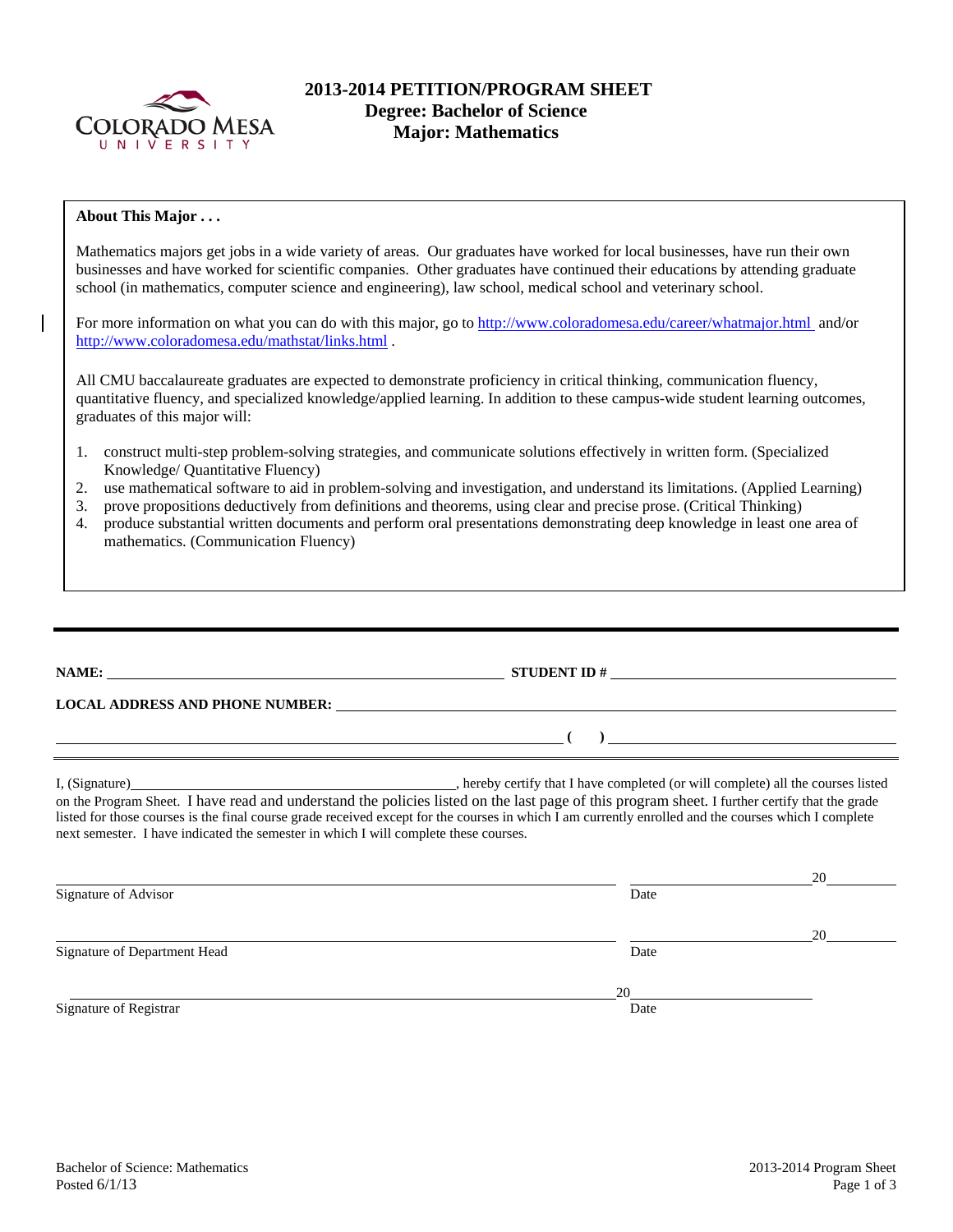## **Students should work closely with a faculty advisor when selecting and scheduling courses prior to registration.**

Degree Requirements:

- 120 semester hours total ( A minimum of 28 taken at CMU in no fewer than two semesters).
- 40 upper division credits ( A minimum of 15 taken at the 300-400 course levels within the major at CMU).
- Pre-collegiate courses (usually numbered below 100) cannot be used for graduation.
- 2.00 cumulative GPA or higher in all CMU coursework
- 2.50 cumulative GPA or higher in coursework toward the major content area
- A student must follow the CMU graduation requirements either from 1) the program sheet for the major in effect at the time the student officially declares a major; or 2) a program sheet for the major approved for a year subsequent to the year during which the student officially declares the major and is approved for the student by the department head. Because a program may have requirements specific to the degree, the student should check with the faculty advisor for additional criteria. It is the student's responsibility to be aware of, and follow, all requirements for the degree being pursued. Any exceptions or substitutions must be approved by the student's faculty advisor and Department Head.
- When filling out the program sheet a course can be used only once.
- See the "Undergraduate Graduation Requirements" in the catalog for additional graduation information.

**GENERAL EDUCATION REQUIREMENTS** (31 semester hours) See the current catalog for a list of courses that fulfill the requirements below. If a course is on the general education list of options and a requirement for your major, you must use it to fulfill the major requirement and make a different selection within the general education requirement.

| Course No Title                                                                                                        | Sem.hrs Grade Term/Trns | OR                   |                                                                                                                       | 3              |  |
|------------------------------------------------------------------------------------------------------------------------|-------------------------|----------------------|-----------------------------------------------------------------------------------------------------------------------|----------------|--|
|                                                                                                                        |                         | <b>MATH 491</b>      | Abstract Algebra II                                                                                                   |                |  |
| <b>English</b> (6 semester hours, must receive a grade of "C" or better and                                            |                         | <b>MATH 484</b>      | Senior Seminar I                                                                                                      |                |  |
| must be completed by the time the student has 60 semester hours.)                                                      |                         | <b>MATH 494</b>      | Senior Seminar II                                                                                                     | $\overline{2}$ |  |
| ENGL 111 English Composition                                                                                           | $3^{\circ}$             |                      |                                                                                                                       |                |  |
| ENGL 112 English Composition                                                                                           | 3                       |                      | <b>Four courses from list on page 3</b> (12-15 semester hours) (At most one                                           |                |  |
|                                                                                                                        |                         |                      | topics course, which must be 3 semester hours, can be used as one of                                                  |                |  |
| <b>Math:</b> (3 semester hours, must receive a grade of "C" or better, must be                                         |                         | these four courses.) |                                                                                                                       |                |  |
| completed by the time the student has 60 semester hours.)                                                              |                         |                      |                                                                                                                       |                |  |
| MATH 151 Calculus I                                                                                                    | $5*$                    |                      |                                                                                                                       |                |  |
| *3 credits apply to the General Ed requirements and 2 credits apply to                                                 |                         |                      |                                                                                                                       |                |  |
| <b>Foundation Courses credit</b>                                                                                       |                         |                      | <u> 1989 - Andrea Stadt, fransk politiker (d. 1989)</u>                                                               |                |  |
|                                                                                                                        |                         |                      |                                                                                                                       |                |  |
| <b>Humanities</b> (3 semester hours)                                                                                   |                         |                      | <b>ELECTIVES</b> (30-33 semester hours;) (All college level courses                                                   |                |  |
|                                                                                                                        |                         |                      | appearing on your final transcript, not listed above that will bring your                                             |                |  |
|                                                                                                                        |                         |                      | total semester hours to 120 hours.) (10-15 upper division hours needed.)                                              |                |  |
| Social and Behavioral Sciences (6 semester hours)                                                                      |                         |                      | <u> 1981 - Johann John Stone, mars et al. (</u> † 1922)                                                               |                |  |
|                                                                                                                        |                         |                      |                                                                                                                       |                |  |
|                                                                                                                        |                         |                      |                                                                                                                       |                |  |
|                                                                                                                        |                         |                      |                                                                                                                       |                |  |
| <b>Natural Sciences</b> (7 semester hours, one course must include a lab)                                              |                         |                      | <u> 1990 - Jan James James Barnett, amerikansk politiker (d. 1980)</u>                                                |                |  |
|                                                                                                                        |                         |                      | <u> 1965 - John Schweizer, schweizer am der Schweizer (d. 1989)</u>                                                   |                |  |
| <u> 1989 - Johann Harrison, mars eta inperiodo eta inperiodo eta inperiodo eta inperiodo eta inperiodo eta inperio</u> |                         |                      | <u> 22 maart - 22 maart - 23 maart - 23 maart - 23 maart - 23 maart - 23 maart - 23 maart - 23 maart - 23 maart -</u> |                |  |
| <u>L</u> _________________ ____ _____ _____                                                                            |                         |                      | <u> 2000 - 2000 - 2000 - 2000 - 2000 - 2000 - 2000 - 2000 - 2000 - 2000 - 2000 - 2000 - 2000 - 2000 - 2000 - 200</u>  |                |  |
|                                                                                                                        |                         |                      | <u>المستقبل المستقبل المستقبل المستقبل المستقبل المستقبل المستقبل المستقبل المستقبل المستقبل المستقبل المستقبل ا</u>  |                |  |
| <b>History</b> (3 semester hours)                                                                                      |                         |                      |                                                                                                                       |                |  |
| <b>HIST</b>                                                                                                            |                         |                      |                                                                                                                       |                |  |

**OTHER LOWER DIVISION REQUIREMENTS** (6 semester hours) **Kinesiology** (3 semester hours) KINE  $100$  Health and Wellness  $1$ KINA  $1 \qquad \qquad$   $1$ KINA 1\_\_\_\_ \_\_\_\_\_\_\_\_\_\_\_\_\_\_\_\_\_\_\_\_\_\_\_\_ 1 \_\_\_\_\_ \_\_\_\_\_\_\_\_

\_\_\_\_\_\_ \_\_\_\_ \_\_\_\_\_\_\_\_\_\_\_\_\_\_\_\_\_\_\_\_\_\_\_\_ \_\_\_\_ \_\_\_\_\_ \_\_\_\_\_\_\_\_

**Applied Studies** (3 semester hours)

#### **FOUNDATION COURSES** (10 semester hours)

| *MATH 151 Calculus I                |  |  |
|-------------------------------------|--|--|
| MATH 152 Calculus II                |  |  |
| STAT 200 Probability and Statistics |  |  |

\_\_\_\_\_\_ \_\_\_\_ \_\_\_\_\_\_\_\_\_\_\_\_\_\_\_\_\_\_\_\_\_\_\_\_ \_\_\_\_ \_\_\_\_\_ \_\_\_\_\_\_\_\_

### **MATHEMATICS MAJOR REQUIREMENTS**

(40-43 semester hours) A 2.5 GPA is required in the major courses. At most one "D" may be used in completing major requirements.

**Core Classes** (28 semester hours)

| CSCI 111  | Comp. Science 1-Foundations 4     |   |  |
|-----------|-----------------------------------|---|--|
| MATH 240  | Intro to Advanced Mathematics 4   |   |  |
| MATH 253  | Calculus III                      |   |  |
| MATH 325  | Linear Algebra                    |   |  |
| MATH 452  | Introduction to Real Analysis I 3 |   |  |
| MATH 490  | Abstract Algebra I                |   |  |
| MATH 453  | Introduction to Real Analysis II  |   |  |
| <b>OR</b> |                                   |   |  |
| MATH 491  | Abstract Algebra II               |   |  |
| MATH 484  | Senior Seminar I                  | 2 |  |
| MATH 494  | Senior Seminar II                 |   |  |
|           |                                   |   |  |

| MATH |  |  |  |
|------|--|--|--|
| MATH |  |  |  |
| MATH |  |  |  |
|      |  |  |  |

**Fine Arts** (3 semester hours)

Course No Title Sem.hrs Grade Term/Trns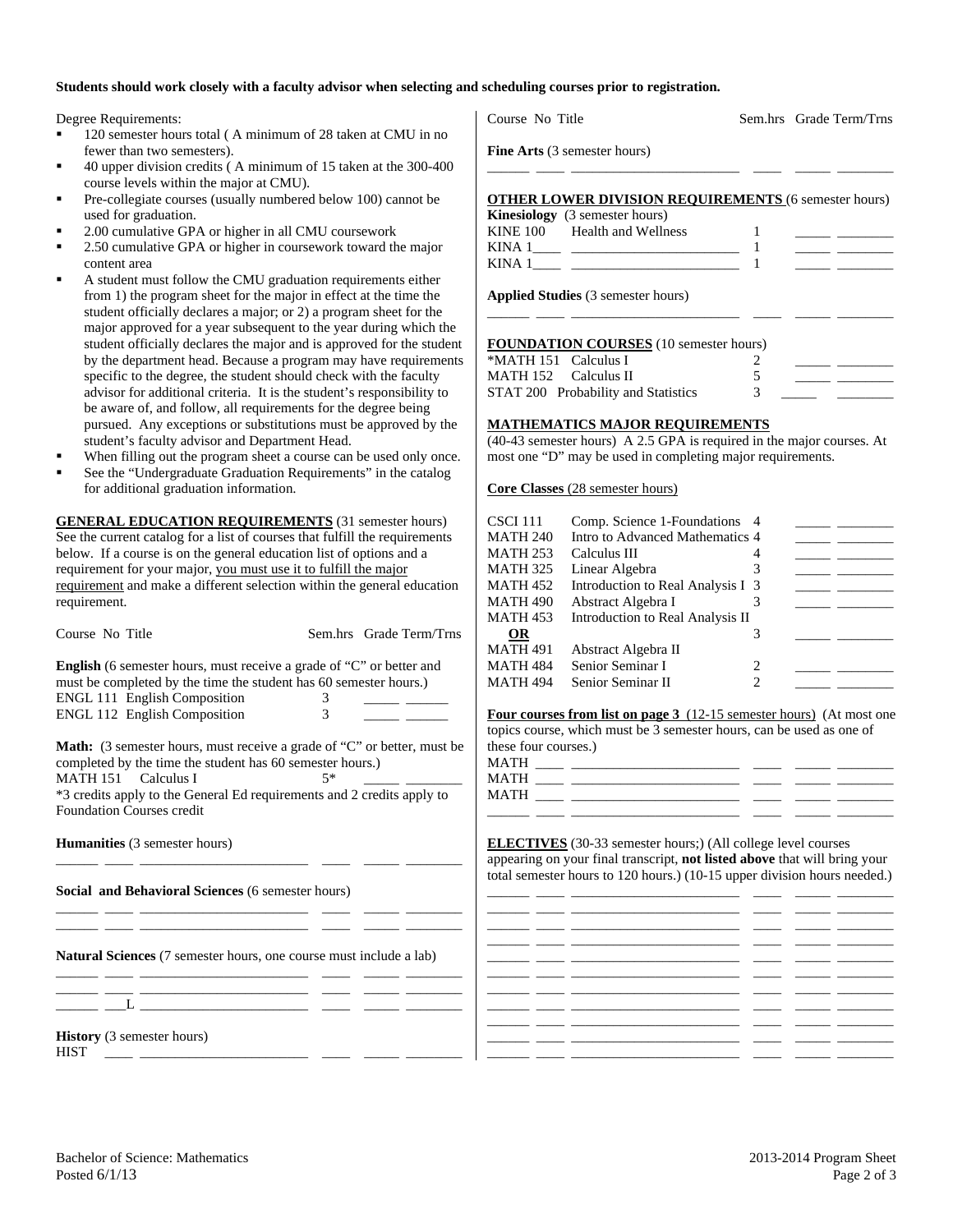**CORE CLASS ELECTIVES:** Four Courses from the following: MATH 260 Differential Equations (3) **or** MATH 236 Diff. Eqs/Linear Algebra (4) MATH 310 Number Theory (3) MATH 360 Methods of Applied Mathematics (3) MATH 361 Numerical Analysis (4) MATH 362 Fourier Analysis (3) MATH 365 Mathematical Modeling (3) MATH 369 Discrete Structures I (3) MATH 370 Discrete Structures II (3) MATH 386 Geometries (4) MATH 420 Introduction to Topology (3) MATH 430 Mathematical Logic (3) MATH 450 Complex Variables (3) MATH 460 Linear Algebra II (3) MATH 453 Introduction to Real Analysis II (3) **or** MATH 491 Abstract Algebra II (3) MATH 396 Topics (1-3) **or** MATH 496 Topics (1-3) STAT 311 Statistical Methods (3) (At most one topics class, which must be 3 semester hours, can be used as one of these four courses)

# **SUGGESTED COURSE SEQUENCING FOR A MAJOR IN MATHEMATICS**

This is one recommended sequence of course work. This sequence is not unique, there are other sequences that will fulfill the program requirements. Certain courses may have prerequisites or are only offered during the Fall or Spring semesters. It is the student's responsibility to meet with the assigned advisor and check the 2 year course matrix on the Colorado Mesa website for course availability.

## **FRESHMAN YEAR**

| <b>Fall Semester</b> |                                             | <b>Hours</b> | <b>Spring Semester</b> |                                             | <b>Hours</b>   |
|----------------------|---------------------------------------------|--------------|------------------------|---------------------------------------------|----------------|
| <b>MATH 151</b>      | Calculus I                                  |              | <b>MATH 152</b>        | Calculus II                                 |                |
| <b>ENGL 111</b>      | <b>English Composition</b>                  |              | <b>ENGL 112</b>        | <b>English Composition</b>                  | 3              |
| <b>KINA</b>          | Activities (2 courses)                      |              | CSCI 111               | Computer Science 1-Foundations              | $\overline{4}$ |
|                      | <b>General Education Natural Science</b>    |              | <b>KINE 100</b>        | <b>Health and Wellness</b>                  |                |
|                      | General Education Social/Behavioral Science |              |                        | General Education Social/Behavioral Science | $\overline{3}$ |
|                      |                                             | 16           |                        |                                             | 16             |

# **SOPHOMORE YEAR**

| <b>Fall Semester</b>               |                                      | <b>Hours</b>       | <b>Spring Semester</b>                     | <b>Hours</b>   |
|------------------------------------|--------------------------------------|--------------------|--------------------------------------------|----------------|
| <b>MATH 240</b>                    | Introduction to Advanced Mathematics | 4                  | <b>MATH 325</b><br>Linear Algebra          |                |
| <b>MATH 253</b>                    | Calculus III                         | 4                  | <b>Upper Division Math Choice</b>          |                |
| <b>General Education Fine Arts</b> |                                      |                    | General Education Natural Science with Lab | $\overline{4}$ |
| <b>General Education History</b>   |                                      |                    | <b>General Education Applied Studies</b>   | 3              |
| <b>Upper Division Elective</b>     |                                      |                    | <b>General Education Humanities</b>        |                |
|                                    |                                      | 17                 |                                            | 16             |
|                                    |                                      | <b>JUNIOR YEAR</b> |                                            |                |
|                                    |                                      |                    |                                            |                |

| <b>Fall Semester</b>           |                            | <b>Hours</b> | <b>Spring Semester</b>                | <b>Hours</b>   |
|--------------------------------|----------------------------|--------------|---------------------------------------|----------------|
| MATH 490                       | Abstract Algebra I or      |              | Abstract Algebra II or<br>MATH 491    |                |
| MATH 452                       | Intro to Real Analysis I   |              | Intro to Real Analysis II<br>MATH 453 | 3              |
| STAT 200                       | Probability and Statistics |              | <b>Upper Division Math Choice</b>     |                |
| <b>Upper Division Elective</b> |                            |              | <b>Upper Division Electives</b>       | 6              |
| Electives                      |                            | $\mathbf{p}$ | Elective                              | $\overline{3}$ |
|                                |                            |              |                                       | 15             |

## **SENIOR YEAR**

| <b>Fall Semester</b>              |                             | <b>Hours</b>   | <b>Spring Semester</b>            | <b>Hours</b> |
|-----------------------------------|-----------------------------|----------------|-----------------------------------|--------------|
| MATH 452                          | Intro to Real Analysis I or |                | Senior Seminar II<br>MATH 494     |              |
| MATH 490                          | Abstract Algebra I          |                | <b>Upper Division Math Choice</b> |              |
| <b>Upper Division Math Choice</b> |                             |                | Electives                         | <u>6</u>     |
| Elective                          |                             |                |                                   | 11           |
| <b>Upper Division Elective</b>    |                             |                |                                   |              |
| MATH 484                          | Senior Seminar I            |                |                                   |              |
|                                   |                             | $\overline{4}$ |                                   |              |

14